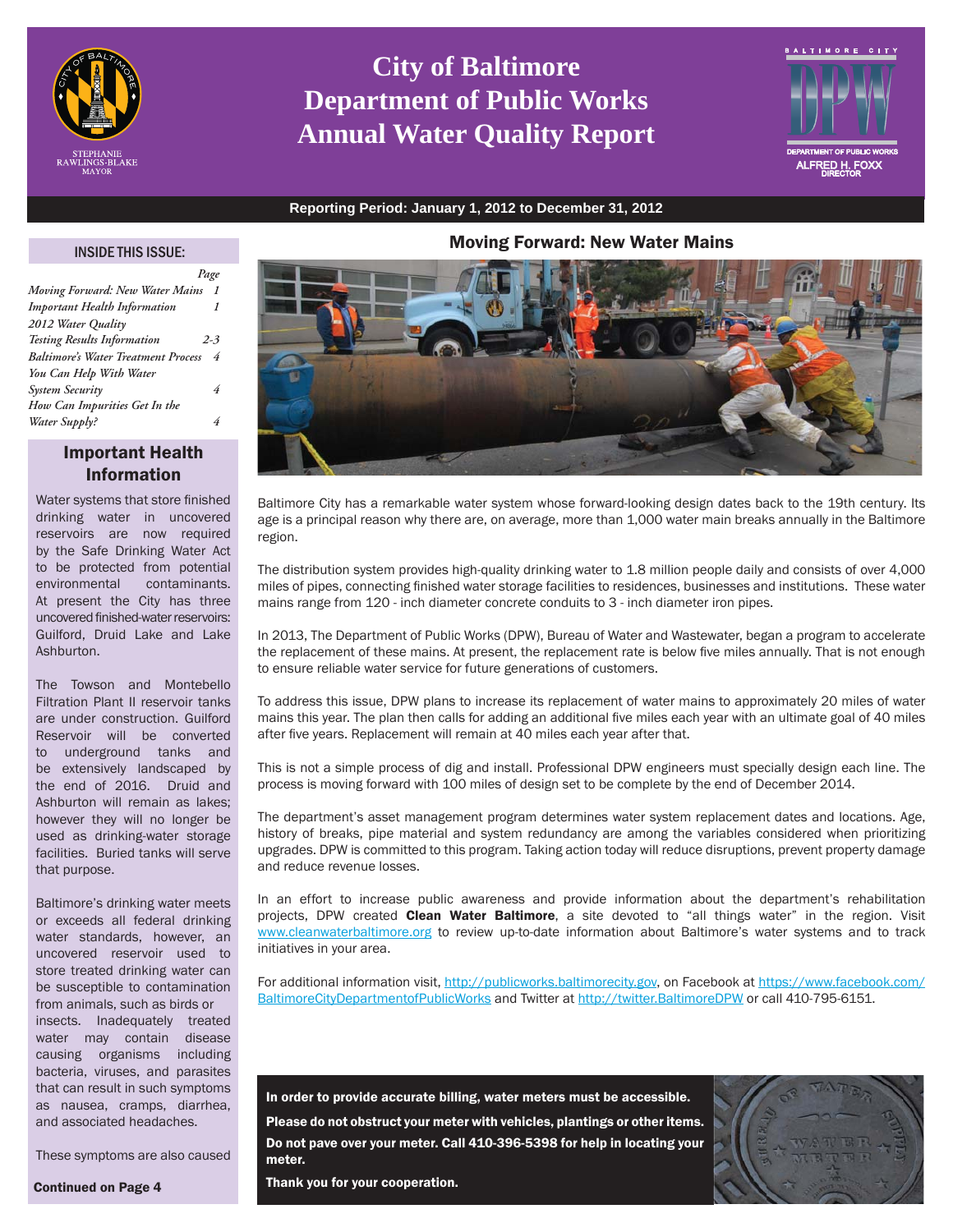# *BALTIMORE CITY WATER QUALITY REPORT FOR 2012*

In the year 2012, the City performed approximately 150,000 water quality analyses as part of a continuous effort to assure the water you drink meets or exceeds regulatory standards. The water is analyzed for over 90 different drinking water contaminants. A summary of the finished water quality results is provided below. The data represents the most recent testing done in accordance with the requirements of EPA's Water Testing Regulations and were the only regulated substances found in your drinking water. Baltimore City's excellent drinking water meets or exceeds all these standards.

| TERMS AND ABBREVIATIONS - What They Mean in Plain English |                                                                               |                                                                                                                                                        |  |                        |                                                                                      |                                                                                                                                                                                             |                                                                  |                                                                                          |                                                                                                        |  |  |
|-----------------------------------------------------------|-------------------------------------------------------------------------------|--------------------------------------------------------------------------------------------------------------------------------------------------------|--|------------------------|--------------------------------------------------------------------------------------|---------------------------------------------------------------------------------------------------------------------------------------------------------------------------------------------|------------------------------------------------------------------|------------------------------------------------------------------------------------------|--------------------------------------------------------------------------------------------------------|--|--|
| Term / Abbreviation                                       |                                                                               | Definition                                                                                                                                             |  |                        |                                                                                      | What it Means                                                                                                                                                                               |                                                                  |                                                                                          |                                                                                                        |  |  |
| <b>PPM</b>                                                |                                                                               | Parts per million                                                                                                                                      |  |                        |                                                                                      | 1 ppm is the same as one drop in 10 gallons of water.                                                                                                                                       |                                                                  |                                                                                          |                                                                                                        |  |  |
| PPB                                                       |                                                                               | Parts per billion                                                                                                                                      |  |                        |                                                                                      |                                                                                                                                                                                             |                                                                  | 1 ppb is the same as one drop in 10,000 gallons of water.                                |                                                                                                        |  |  |
| <b>HLD</b>                                                |                                                                               | <b>Highest Level Detected</b>                                                                                                                          |  |                        |                                                                                      | Same as defined.                                                                                                                                                                            |                                                                  |                                                                                          |                                                                                                        |  |  |
| <b>MCL</b>                                                |                                                                               | Maximum Contaminant Level                                                                                                                              |  |                        | Protection Agency.                                                                   |                                                                                                                                                                                             |                                                                  |                                                                                          | The highest level of a contaminant allowed by health regulations established by the Environmental      |  |  |
| <b>MCLG</b>                                               |                                                                               | Maximum Contaminant Level Goal                                                                                                                         |  |                        |                                                                                      | Health related goals. The MCL is set as close to this "goal" as possible but with consideration to<br>achievability and cost.                                                               |                                                                  |                                                                                          |                                                                                                        |  |  |
| <b>NTU</b>                                                |                                                                               | Nephelometric Turbidity Units                                                                                                                          |  |                        |                                                                                      |                                                                                                                                                                                             |                                                                  | Units of measurement used to report the level of turbidity or "cloudiness" in the water. |                                                                                                        |  |  |
| <b>AL</b>                                                 |                                                                               | <b>Action Level</b>                                                                                                                                    |  |                        |                                                                                      |                                                                                                                                                                                             |                                                                  | treatment steps and/or public education may have to be initiated by the water system.    | If the "Action Level" for a particular contaminant is exceeded, a response that may include additional |  |  |
| <b>TT</b>                                                 |                                                                               | <b>Treatment Technique</b>                                                                                                                             |  |                        |                                                                                      |                                                                                                                                                                                             |                                                                  |                                                                                          | A "Treatment Technique" is a required process that is intended to reduce the amount of a specific      |  |  |
| pCi/L                                                     |                                                                               | picoCuries per Liter                                                                                                                                   |  |                        |                                                                                      | contaminant in drinking water.<br>A measure of the level of radioactivity in the water.                                                                                                     |                                                                  |                                                                                          |                                                                                                        |  |  |
| <b>TURBIDITY</b>                                          | Relates to a condition where suspended<br>particles are present in the water. |                                                                                                                                                        |  |                        | Turbidity measurements are a way to describe the level of "cloudiness" of the water. |                                                                                                                                                                                             |                                                                  |                                                                                          |                                                                                                        |  |  |
| TOTAL/FECAL COLIFORMS                                     |                                                                               | Indicator Bacteria                                                                                                                                     |  |                        | system.                                                                              | Type of bacteriological tests routinely used to determine if contamination has occurred in a drinking water                                                                                 |                                                                  |                                                                                          |                                                                                                        |  |  |
| <b>MRDL</b>                                               |                                                                               | Maximum Residual Disinfectant Level                                                                                                                    |  |                        |                                                                                      | Disinfectant level beyond which some people may experience irritating effects. Based on running annual<br>average of monthly averages of distribution system samples computed quarterly.    |                                                                  |                                                                                          |                                                                                                        |  |  |
| MICROBIOLOGICAL CONTAMINANTS                              |                                                                               |                                                                                                                                                        |  |                        |                                                                                      |                                                                                                                                                                                             |                                                                  |                                                                                          |                                                                                                        |  |  |
| <b>SUBSTANCE</b>                                          | <b>MCLG</b>                                                                   | <b>MCL</b>                                                                                                                                             |  |                        |                                                                                      | <b>ASHBURTON PLANT</b>                                                                                                                                                                      |                                                                  | <b>MONTEBELLO PLANTS</b>                                                                 | <b>MAJOR SOURCES</b>                                                                                   |  |  |
| <b>TOTAL COLIFORMS</b>                                    | $\mathbf{0}$                                                                  | The presence of coliform<br>positive samples:<br>bacteria in more than 5%<br>of monthly samples will<br>exceed the MCL.                                |  | 0%                     | Highest monthly percentage of                                                        |                                                                                                                                                                                             | Highest monthly percentage of positive<br>samples:<br>$0.53\%$ * | Naturally present in the environment.                                                    |                                                                                                        |  |  |
| FECAL COLIFORMS and<br>E. COLI                            | $\Omega$                                                                      | A routine sample and a<br>repeat sample are total<br>positive samples:<br>coliform positive, and one<br>is also fecal coliform or E.<br>Coli positive. |  |                        | 0%                                                                                   | Highest monthly percentage of positive   Human and animal fecal waste.<br>Highest monthly percentage of<br>samples:<br>$0.53\%$ *<br>*Not a violation.<br>All repeat samples were negative. |                                                                  |                                                                                          |                                                                                                        |  |  |
| <b>TURBIDITY</b>                                          |                                                                               |                                                                                                                                                        |  |                        |                                                                                      |                                                                                                                                                                                             |                                                                  |                                                                                          |                                                                                                        |  |  |
| <b>SUBSTANCE</b>                                          | <b>MCLG</b>                                                                   | <b>MCL</b>                                                                                                                                             |  | <b>ASHBURTON PLANT</b> |                                                                                      |                                                                                                                                                                                             | <b>MONTEBELLO PLANTS</b>                                         |                                                                                          | <b>MAJOR SOURCES</b>                                                                                   |  |  |
| TURBIDITY <sup>1</sup>                                    | None                                                                          | Treatment<br>Technique (TT)                                                                                                                            |  | <b>HLD</b>             | LOWEST%                                                                              | <b>HLD</b>                                                                                                                                                                                  |                                                                  | LOWEST%                                                                                  | Soil run-off.                                                                                          |  |  |

1. Turbidity cannot exceed 1 NTU and must be less than or equal to 0.3 NTU in at least 95% of measurements taken each month. Lowest % is the lowest percentage of monthly filtered water turbidity samples less than 0.3 NTU.

Filtration | 0.19 NTU | 100 | 0.17 NTU | 100

| <b>ARSENIC RESULTS</b> |             |                        |                          |                              |  |  |  |  |  |
|------------------------|-------------|------------------------|--------------------------|------------------------------|--|--|--|--|--|
| <b>SUBSTANCE</b>       | <b>MCL</b>  | <b>ASHBURTON PLANT</b> | <b>MONTEBELLO PLANTS</b> | <b>MAJOR SOURCES</b>         |  |  |  |  |  |
| <b>ARSENIC</b>         | $0.010$ ppm | $< 0.002$ ppm          | $<0.002$ ppm             | Erosion of natural deposits. |  |  |  |  |  |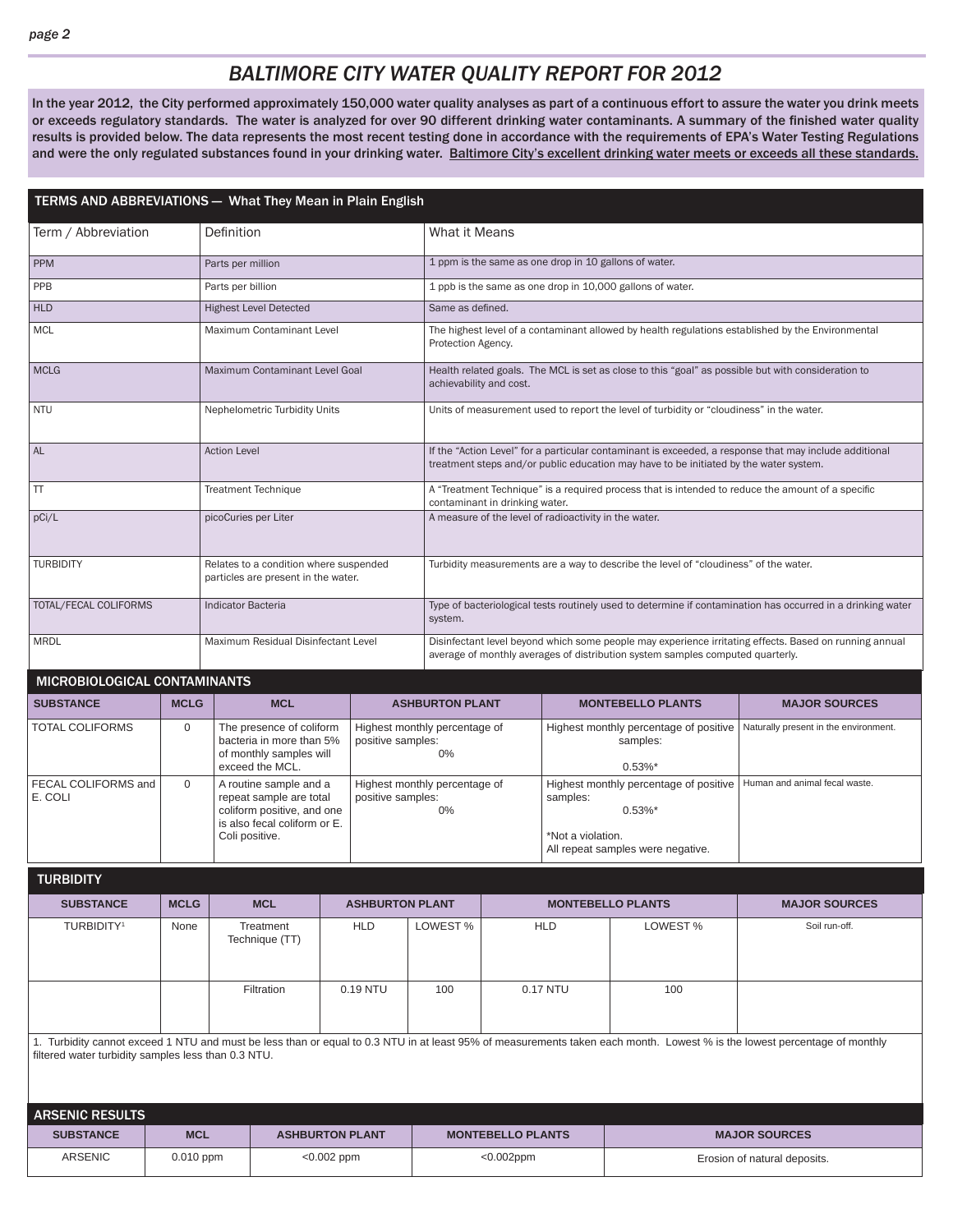Baltimore City Water Quality Report

#### LEAD AND COPPER TESTING

Lead and copper testing was last required by regulatory standards in 2012. During that year, the testing involved 52 "tier 1" or high risks homes. To determine compliance, the 52 test results were arranged from the lowest value to the highest. The 90th percentile value is identified by: 52 x 0.9 = 46.8. Therefore, the 47th value, arranged from lowest to highest, must be below the "action level" for lead and copper. Our system met this compliance standard. Testing will be required again in 2015.

| LEAD AND COPPER TESTING RESULTS (2009) |                     |                 |                                                 |  |  |  |  |  |
|----------------------------------------|---------------------|-----------------|-------------------------------------------------|--|--|--|--|--|
| <b>SUBSTANCE</b>                       | <b>ACTION LEVEL</b> | 90TH PERCENTILE | <b>SAMPLE RESULTS GREATER THAN ACTION LEVEL</b> |  |  |  |  |  |
| <b>LEAD</b>                            | 15 ppb              | $5.38$ ppb      |                                                 |  |  |  |  |  |
| <b>COPPER</b>                          | 1,300 ppb           | $256$ ppb       |                                                 |  |  |  |  |  |

If present, elevated levels of lead can cause serious health problems, especially for pregnant women and young children. Lead in drinking water is primarily from materials and components associated with service lines and home plumbing. The City of Baltimore is responsible for providing high quality drinking water, but cannot control the variety of materials used in plumbing components. When your water has been sitting for several hours, you can minimize the potential for lead exposure by flushing your tap for 30 seconds to 2 minutes before using water for drinking or cooking. If you are concerned about lead in your drinking water, you may wish to have your water tested. Information on lead in drinking water, testing methods, and steps you can take to minimize exposure is available from the EPA Safe Drinking Water Hotline at 1-800-426-4791 or at http://www.epa.gov/safewater/lead.

| <b>INORGANIC CONTAMINANTS</b>   |             |            |            |                        |            |                          |                                                                                          |  |  |  |
|---------------------------------|-------------|------------|------------|------------------------|------------|--------------------------|------------------------------------------------------------------------------------------|--|--|--|
| <b>SUBSTANCE</b>                | <b>MCLG</b> | <b>MCL</b> |            | <b>ASHBURTON PLANT</b> |            | <b>MONTEBELLO PLANTS</b> | <b>MAJOR SOURCES</b>                                                                     |  |  |  |
|                                 |             |            | <b>HLD</b> | RANGE                  | <b>HLD</b> | RANGE                    |                                                                                          |  |  |  |
| <b>BARIUM</b>                   | 2 ppm       | 2 ppm      | $0.04$ ppm | $0.02 - 0.04$ ppm      | $0.04$ ppm | $0.03 - 0.04$ ppm        | Discharge of drilling wastes & metal<br>refineries; erosion of natural deposits.         |  |  |  |
| <b>NITRATE</b><br>(AS NITROGEN) | 10 ppm      | 10 ppm     | 2.42 ppm   | 1.66-2.42 ppm          | $2.99$ ppm | 1.24-2.99 ppm            | Run-off from fertilizer use; leaching from<br>septic tanks; erosion of natural deposits. |  |  |  |

| <b>FLUORIDE</b>  |              |             |            |                                                                  |            |                     |                          |                      |                                            |
|------------------|--------------|-------------|------------|------------------------------------------------------------------|------------|---------------------|--------------------------|----------------------|--------------------------------------------|
| <b>SUBSTANCE</b> | <b>MCLG</b>  | <b>MCL</b>  |            | <b>ASHBURTON PLANT</b>                                           |            |                     | <b>MONTEBELLO PLANTS</b> | <b>MAJOR SOURCES</b> |                                            |
|                  |              |             | <b>HLD</b> | RANGE                                                            | AVERAGE    | <b>HLD</b>          | RANGE                    | AVERAGE              |                                            |
| <b>FLUORIDE</b>  | 4 ppm        | 4 ppm       | $0.74$ ppm | $0.63 - 0.74$ ppm                                                | $0.70$ ppm | $1.16$ ppm          | $< 0.20 - 1.16$ ppm      | $0.68$ ppm           | Water additive that promotes strong teeth. |
| <b>CHLORINE</b>  |              |             |            |                                                                  |            |                     |                          |                      |                                            |
| <b>SUBSTANCE</b> | <b>MRDLG</b> | <b>MRDL</b> |            | <b>RUNNING ANNUAL AVG. OF MONTHLY SAMPLES COMPUTED QUARTERLY</b> |            | <b>MAJOR SOURCE</b> |                          |                      |                                            |
|                  |              |             |            |                                                                  |            |                     |                          |                      |                                            |

| <b>CHLORINE</b> | ppm | 4 ppm | (Based on 4,654 distribution system samples collected in 2012)<br>$0.52$ ppm | Water treatment additive to disinfect supply. |
|-----------------|-----|-------|------------------------------------------------------------------------------|-----------------------------------------------|

| <b>RADIOACTIVE CONTAMINANTS</b>                                                                                                                                                      |             |            |                                  |                          |                              |  |  |  |  |
|--------------------------------------------------------------------------------------------------------------------------------------------------------------------------------------|-------------|------------|----------------------------------|--------------------------|------------------------------|--|--|--|--|
| <b>SUBSTANCE</b>                                                                                                                                                                     | <b>MCLG</b> | <b>MCL</b> | <b>ASHBURTON</b><br><b>PLANT</b> | <b>MONTEBELLO PLANTS</b> | <b>MAJOR SOURCES</b>         |  |  |  |  |
| I BETA PHOTON EMITTERS                                                                                                                                                               | J mrem/vr   | 50 pCi/L*  | $<$ 1.5 pCi/L                    | $3+/-2$ pCi/L            | Erosion of natural deposits. |  |  |  |  |
| ALPHA EMITTERS                                                                                                                                                                       | 0 pCi/L     | 15 pCi/L   | $<$ 1 pCi/L                      | $1+/-1$ pCi/L            | Erosion of natural deposits. |  |  |  |  |
| $\pm$ The MOI for Data Dhatan Emiliana in 4 millions normang la magazing af radiation abanhad butha hadul. The EDA considered EO nOill to have loved of concern for this contaminant |             |            |                                  |                          |                              |  |  |  |  |

for Beta Photon Emitters is 4 millirems per year (a measure of radiation absorbed by the body). The EPA considers 50 pCi/l to be a level of concern for this contaminant

| <b>VOLATILE ORGANIC CHEMICALS</b> |                  |            |            |                                                                                                                                                                            |          |            |                          |                      |                                            |  |
|-----------------------------------|------------------|------------|------------|----------------------------------------------------------------------------------------------------------------------------------------------------------------------------|----------|------------|--------------------------|----------------------|--------------------------------------------|--|
| <b>SUBSTANCE</b>                  | <b>MCLG</b>      | <b>MCL</b> |            | <b>ASHBURTON PLANT</b>                                                                                                                                                     |          |            | <b>MONTEBELLO PLANTS</b> | <b>MAJOR SOURCES</b> |                                            |  |
|                                   |                  |            | <b>HLD</b> | RANGE                                                                                                                                                                      | *AVERAGE | <b>HLD</b> | <b>RANGE</b>             | *AVERAGE             |                                            |  |
| <b>TOTAL THM'S</b>                | N/A <sup>1</sup> | 80 ppb     | $114$ ppb  | 17 - 114 ppb                                                                                                                                                               | 56 ppb   | 97 ppb     | 17-97 ppb                | 52 ppb               | By-product of drinking water chlorination. |  |
| HAA(5)                            | N/A <sup>1</sup> | 60 ppb     | $102$ ppb  | 19-102 ppb                                                                                                                                                                 | 58 ppb   | $103$ ppb  | $1-103$ ppb              | 54 ppb               | By-product of drinking water chlorination. |  |
|                                   |                  |            |            | A - Natanglashla kasang thaga ang indinidual MOLO's farindinidual TUM/s and UAA/E'Vs. *The anggaga listed are musico against anggaga - Osmaliagas is haaad ay theas nabusa |          |            |                          |                      |                                            |  |

1. Not applicable because there are individual MCLG's for individual THM's and HAA(5)'s. \*The averages listed are running annual averages. Compliance is based on these values

Cryptosporidium (crip-toe-spor-ID-ee-um) is a protozoan, a single-celled parasite that can invade and reside in the intestines of animals and people. This organism is found in some surface water (lakes, reservoirs, rivers, etc.) And also groundwater under the influence of surface water. Infection of healthy individuals by this organism can cause a gastrointestinal illness referred to as cryptosporidiosis (crip-toe-spor-id-ee-o-sis), which may produce symptoms including diarrhea, headache, abdominal cramps, nausea, vomiting and low-grade fever. The symptoms usually last one to two weeks.

For immunocompromised people, however, the infection can continue and last for several months. Because there are no effective medical treatments, prolonged infection can be fatal for severely immunocompromised individuals. Human transmission routes include ingestion of contaminated food or drinking water or through direct contact with fecal matter. The City monitors its raw water sources for the presence of Cryptosporidium using the services of environmental laboratories employing the latest available and approved analytical methods.

# *CRYPTOSPORIDIUM RESULTS RANGE*

Liberty: <0.0 - <0.093 Oocyst/Liter Loch Raven: 0.0 - 0.091 Oocyst/Liter Susquehanna River: 0.0 - 0.089 Oocyst/Liter

*Microscopic view of icroscopic Cryptosporidium oocysts ryptosporidium* 



# **SECONDARY CONTAMINANTS**

Sodium levels in the water supply are often of concern to consumers who contact our facilities. Sodium naturally occurs in raw waters but the concentration can be increased due to the influence of run-off from road surfaces treated with rock salt during snow and ice removal efforts. During the year 2012, the average sodium concentrations measured in the finished water from the Ashburton and Montebello Water Treatment Plants were 13.3 ppm and 13.2 ppm respectively and are considered low.